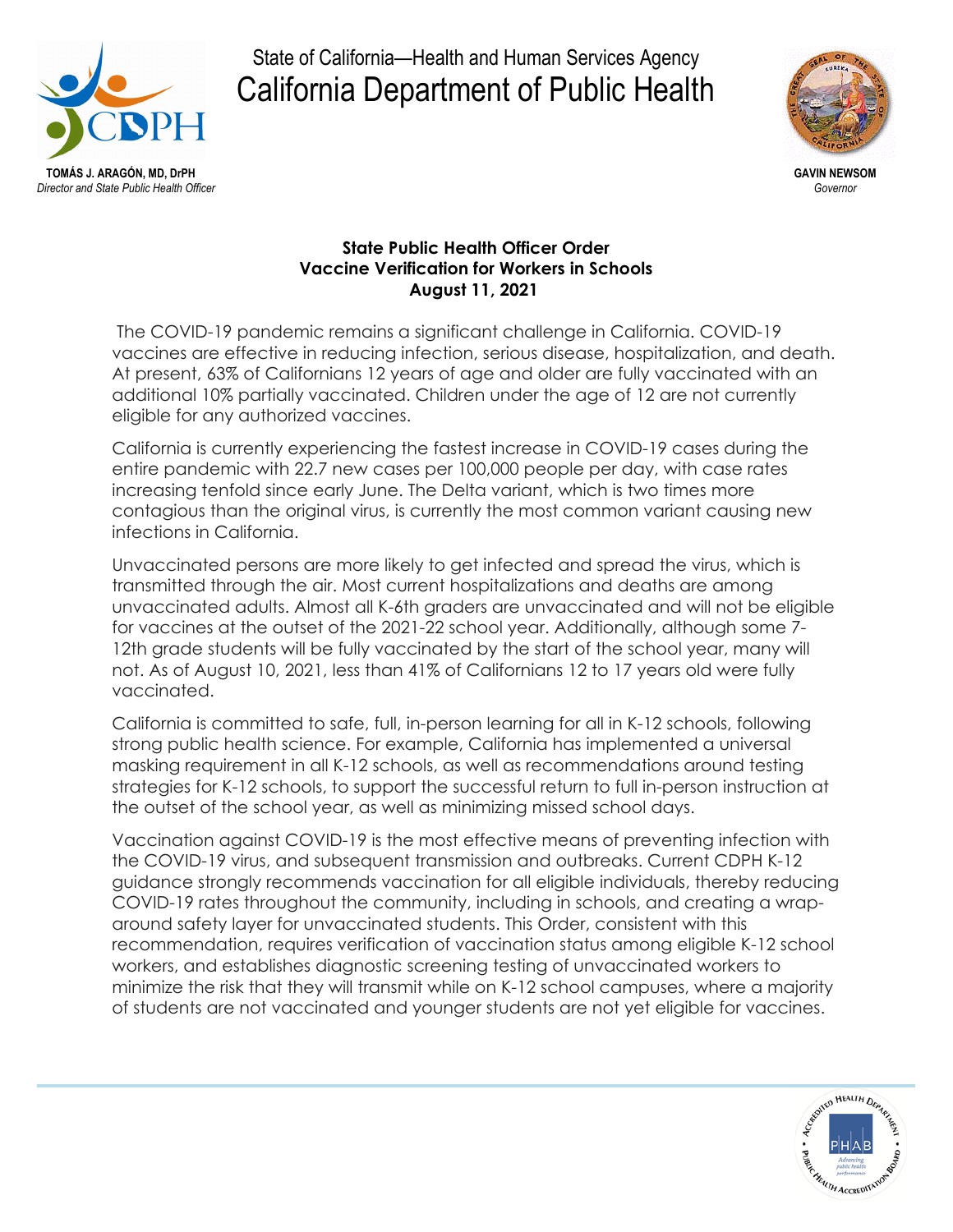Schools may use funds received from multiple sources to address costs associated with employee vaccination verification and COVID-19 diagnostic screening testing, including Elementary and Secondary School Emergency Relief Fund (ESSER) I, II, and III; Governor's Emergency Education Relief Fund (GEER) I and II; and In-Person Instruction Grants (AB 86). Additionally, the California Department of Public Health provides access to subsidized COVID-19 testing for schools through specified partners.

For these reasons, in order to prevent the further spread of COVID19 in K-12 schools, the following temporary and limited public health measures are necessary at this time.

## **I, as State Public Health Officer of the State of California, order:**

I. This Order applies to the following facilities: public and private schools serving students in transitional kindergarten through grade 12, inclusive, except that it does not apply to home schools. Further, it does not apply to child care or to higher education.

II. All schools identified in this Order must verify vaccine status of all workers.

- A. Pursuant to the [CDPH Guidance for Vaccine Records Guidelines &](https://www.cdph.ca.gov/Programs/CID/DCDC/Pages/COVID-19/Vaccine-Record-Guidelines-Standards.aspx)  [Standards,](https://www.cdph.ca.gov/Programs/CID/DCDC/Pages/COVID-19/Vaccine-Record-Guidelines-Standards.aspx) only the following modes may be used as proof of vaccination:
	- 1. COVID-19 Vaccination Record Card (issued by the Department of Health and Human Services Centers for Disease Control & Prevention or WHO Yellow Card) which includes name of person vaccinated, type of vaccine provided and date last dose administered); OR
	- 2. a photo of a Vaccination Record Card as a separate document; OR
	- 3. a photo of the client's Vaccination Record Card stored on a phone or electronic device; OR
	- 4. documentation of COVID-19 vaccination from a health care provider; OR
	- 5. digital record that includes a QR code that when scanned by a SMART Health Card reader displays to the reader client name, date of birth, vaccine dates and vaccine type; OR
	- 6. documentation of vaccination from other contracted employers who follow these vaccination records guidelines and standards.

In the absence of knowledge to the contrary, a school may accept the documentation presented as valid.

- B. Schools must have a plan in place for tracking verified worker vaccination status. Records of vaccination verification must be made available, upon request, to the local health jurisdiction for purposes of case investigation.
- C. Workers who are not fully vaccinated, or for whom vaccine status is unknown or documentation is not provided, must be considered unvaccinated.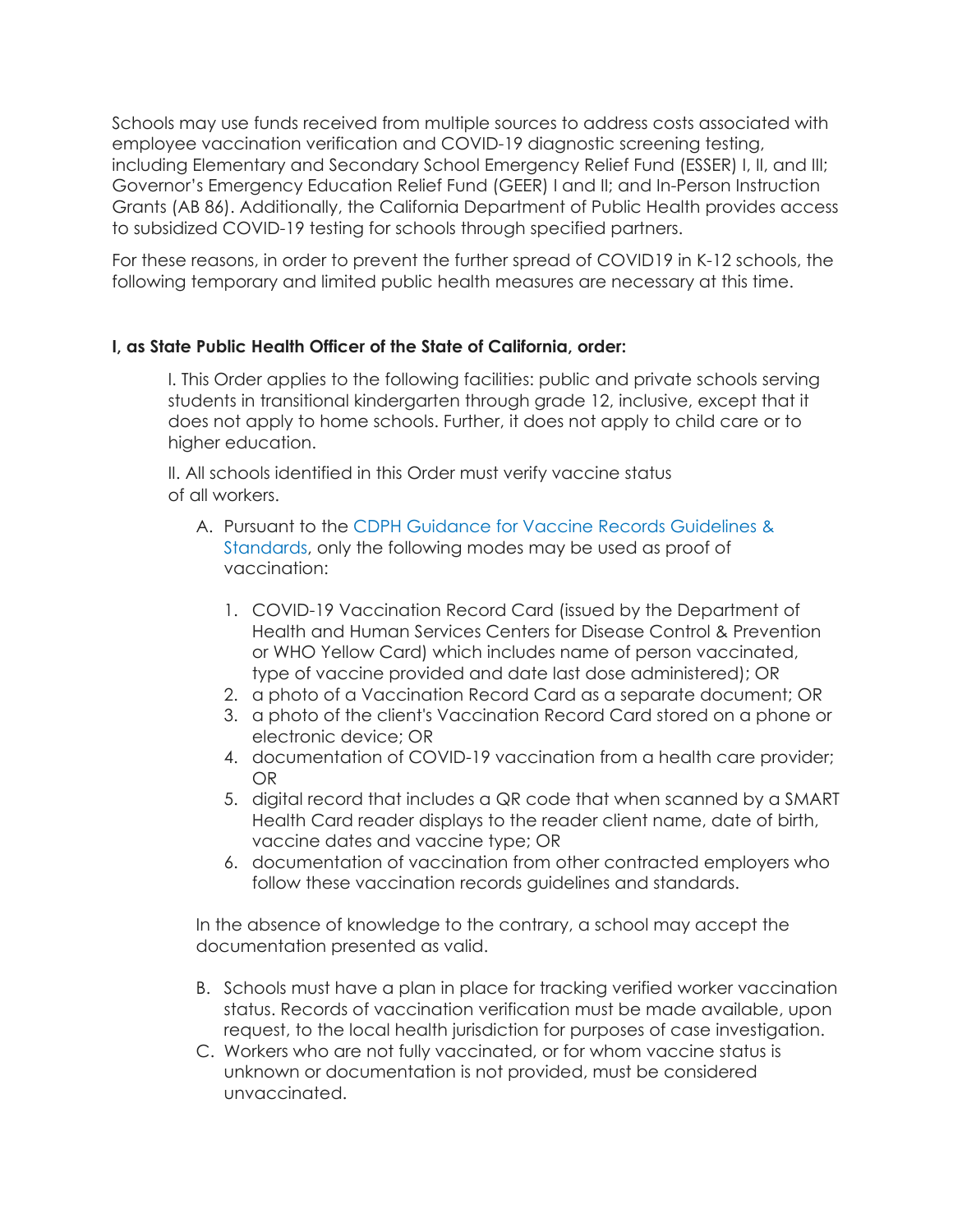- III. Testing requirements:
	- 1. Asymptomatic **unvaccinated** or incompletely vaccinated workers are **required to undergo** diagnostic screening testing.
	- 2. Workers may be tested with either antigen or molecular tests to satisfy this requirement, but unvaccinated or incompletely vaccinated workers must be tested **at least once weekly** with either PCR testing or antigen testing. Any PCR (molecular) or antigen test used must either have Emergency Use Authorization by the U.S. Food and Drug Administration or be operating per the Laboratory Developed Test requirements by the U.S. Centers for Medicare and Medicaid Services.
	- 3. Unvaccinated or incompletely vaccinated workers must also observe all other infection control requirements, and are not exempted from the testing requirement even if they have a medical contraindication to vaccination, since they are still potentially able to spread the illness. Previous history of COVID-19 from which the individual recovered more than 90 days earlier, or a previous positive antibody test for COVID-19, **do not** waive this requirement for testing.
	- 4. Schools with workers required to undergo workplace diagnostic screening testing should have a plan in place for tracking test results and conducting workplace contact tracing, and must report results to local public health departments. There are IT platforms available that can facilitate these processes for schools.
- IV. Definitions: For purposes of this Order, the following definitions apply:
	- A. "Fully Vaccinated" means individuals who are considered fully vaccinated for COVID-19: two weeks or more after they have received the second dose in a 2-dose series (Pfizer-BioNTech or Moderna or vaccine authorized by the World Health Organization), or two weeks or more after they have received a single-dose vaccine (Johnson and Johnson [J&J]/Janssen). COVID-19 vaccines that are currently authorized for emergency use:
		- 1. By the US Food and Drug Administration, are listed at [https://www.fda.gov/emergency-preparedness-and](https://www.fda.gov/emergency-preparedness-and-response/coronavirus-disease-2019-covid-19/covid-19-vaccines)[response/coronavirus-disease-2019-covid-19/covid-19-vaccines.](https://www.fda.gov/emergency-preparedness-and-response/coronavirus-disease-2019-covid-19/covid-19-vaccines)
		- 2. By the World Health Organization, are listed at <https://extranet.who.int/pqweb/vaccines/covid-19-vaccines>
	- B. "Incompletely vaccinated" means persons who have received at least one dose of COVID-19 vaccine but do not meet the definition of **fully vaccinated.**
	- C. "Transitional Kindergarten" means the first year of a two-year kindergarten program that uses a modified kindergarten curriculum that is age and developmentally appropriate.
	- D. "Unvaccinated" means persons who have not received any doses of COVID-19 vaccine or whose status is unknown.